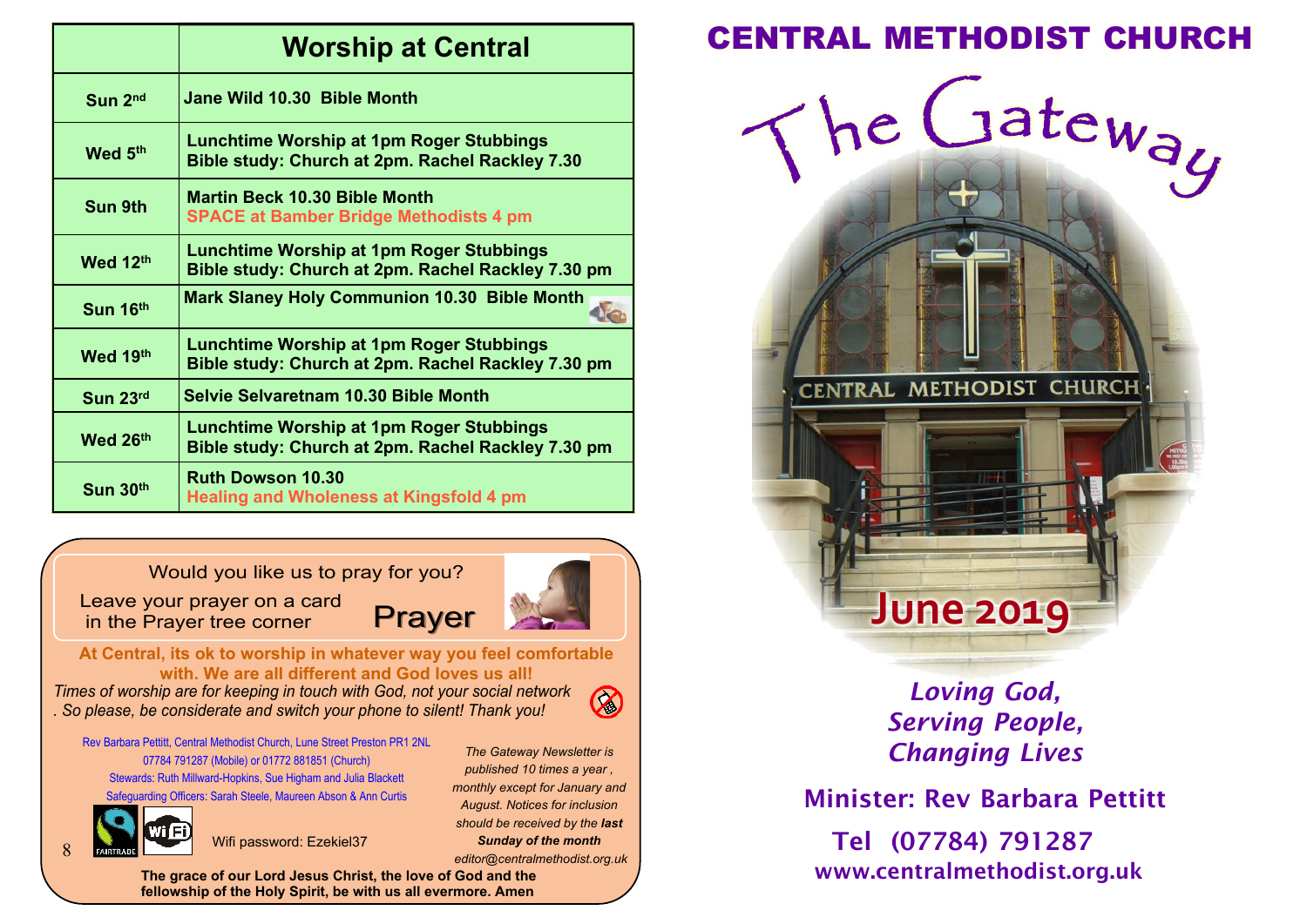# **New newsletter: How fast was that!**

**There is a lot of talk about travelling this month. Ruth has talked about our journey through life with God and the discussions on this subject we hope to have at our Glenthorne retreat at the start of the month, and we also are also enjoying the pictures & news of Paul's continuing pilgrimage to Rome. I too will be making my own journey in June on my trusty bike, cycling 500 miles round the Irish Sea for Rosemere Cancer Foundation [for obvious reasons], and yes, you can sponsor me! Thanks in advance.** *Simon*

## **Circuit News**

Dementia Friends session for 6th June at Bamber Bridge Methodist Church at 3pm. The session lasts roughly 1 hr & gives an overview of dementia & looks at how we may respond. This is an Alzheimer's UK initiative. Contact djpastoral@outlook.com

**Our Quiz night at Ashton Methodist takes place on Friday 31st May in the coffee lounge at 7.00pm. You can bring along a team of 4 or another team. It's a really fun night with refreshments at half time. What's not to like for just £3.00 a head - no pre booking with a clever friend.**

There will be an Ascension Day Service on Thursday 30th May at Ashton Methodist Church at 7.30pm. The service will use some of the Thy Kingdom Come prayer resources.

**Blue Sky + Discussions about marriage and relationships. What does it mean to be: Be divorced? (9th June) Be heterosexual? (23rd June) Be homosexual? (30th June).**

**All sessions will begin at 7:30pm at Ingol Methodist Church**

#### **Call in and experience Night Church.**

**Night Church is a sacred place in the city centre where you can find peace, talk with others, listen to music, maybe light a candle or pray - late at night. It's not a service, so stay as long as you want. We welcome people of all faiths and those who have none.**

*Could you help on the night?*



**@nightchurchpreston** *First Saturday of the month* Lune Street, Preston, PR1 2NL

**8 th and July 6th 9pm to Midnight.**

**Night Church will be held on Saturday June**

*Calling all singers: We need a choir for the Circuit Welcome Service on Sunday 1st Sept at Penwortham. Rehersals are on Tuesday at Penwortham Methodists, starting at 7.30 on 25th of June, 2nd, 9th, 23th and 30th of July. Details from Jason McMahon 07871 273721 jason.mcmahon@ live.co.uk*

#### **Marriage & Relationships**

On Tuesday 14th May the report of the Marriage & Relationships Task Group was published in the Methodist Church's Conference 2019 agenda (vol.1). The report makes a number of recommendations which would change Methodist position and practice in relation to marriage.

After much discussion and consultation, Preston Ribble Circuit has recognised the diversity of opinions and viewpoints. They agree with our Methodist Church commitment to 'living together with contradictory convictions.' Mark Slaney



### **Keep trusting**

'He who began a good work in you will carry it on to completion until the day of Christ Jesus.' Philippians 1:6 NIV

When we don't feel like we're making progress in becoming more like Christ, it can be easy for us to become discouraged and feel like giving up. But God's committed to our spiritual growth. 'He who began a good work in you will carry it on to completion until the day of Christ Jesus.' So even when we're still making the same mistakes, or still struggling with the same things, we know that God's still working and He won't let us stay in that place. Inwardly we're being transformed. The Bible says: 'And we all, who with unveiled faces contemplate the Lord's glory, are being transformed into his image with ever-increasing glory, which comes from the Lord, who is the Spirit' (2 Corinthians 3:18 NIV). God might not work in us the way we think He's going to. Sometimes He works by allowing a time of testing. When we think of people who were tested in the Bible, Job is one of the most famous. He had to go through so much suffering and hardship, but his faith remained. In fact he said, 'But he knows the way that I take; when he has tested me, I will come forth as gold' (Job 23:10 NIV). The process of testing and working in us helps us to change and become like gold too. Gold is refined by heating it until all the impurities are gone. Sometimes God works by allowing us to go through uncomfortable situations in order to remove the impurities in our lives. Other times He might work in us by taking things away, or giving us the strength to overcome the things we're struggling with. Whether we can see Him working or not, we need to keep on trusting that He will continue working in us.. (**UCB.CO.UK)**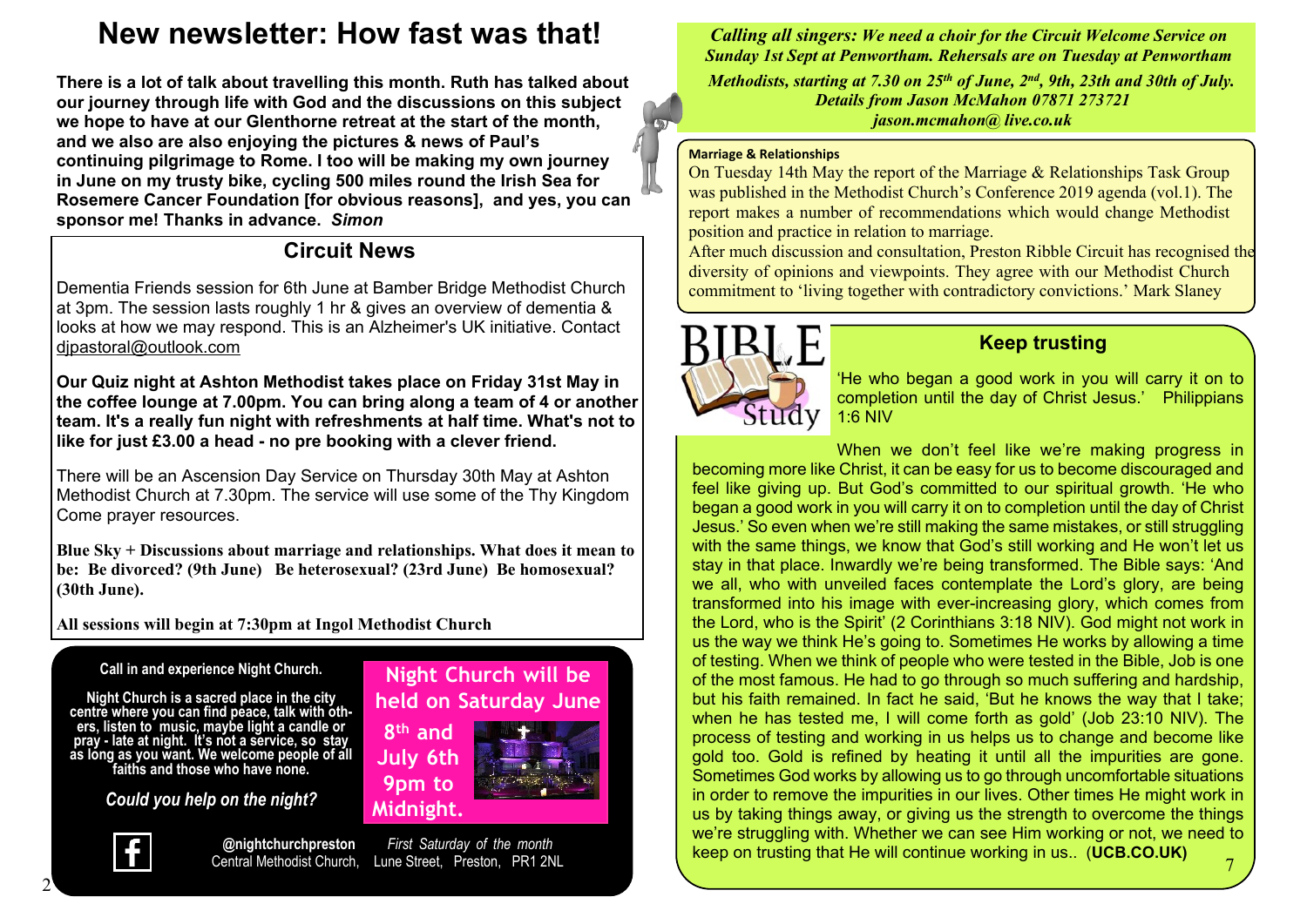| <b>MAY</b>                                             | 2ND                                          | 9TH                                                           | <b>16TH</b>                              | 23TH                                                      | 30TH                                         |
|--------------------------------------------------------|----------------------------------------------|---------------------------------------------------------------|------------------------------------------|-----------------------------------------------------------|----------------------------------------------|
| <b>Front Door</b><br>Steward                           | Ruth Millward-<br>Hopkins                    | Sue Higham                                                    | Ruth Millward-<br>Hopkins                | Sue Higham                                                | Ruth Millward-<br>Hopkins                    |
| Inside<br>Door &<br>Offertory<br><b>Stewards</b>       | Simon<br>Millward-<br>Hopkins<br>Geoff Tyson | Ron Bosworth<br>Dawn<br>Robinson<br>Angela Parker             | Stella Swift<br><b>Bill Manning</b>      | Valerie &<br>Andrew<br>Waterhouse<br>Bill<br>Swindlehurst | Simon<br>Millward-<br>Hopkins<br>Geoff Tyson |
| Coffee<br>served<br>today<br>by                        | Pete and Kate<br>Johnstone                   | Andrew and<br>Valerie<br>Waterhouse<br>Ron<br><b>Bosworth</b> | <b>Bill and</b><br>Olwen<br>Swindlehurst | Sue Higham<br>&<br>Sheena<br>Rhodes                       | Pete and Kate<br>Johnstone                   |
| Today<br>the<br>flowers<br>have<br>been<br>given<br>by | Ruth and<br>Simon                            | Andrew and<br>Valerie<br>Waterhouse                           | Margi<br>Hardman                         | Beryl<br>Duckworth                                        |                                              |

## *District News*

- �� The next event "**More Tea Vicar?"** is aimed at supporting leaders and workers in churches and how each community can develop its own mental health and wellbeing. This will be on June 13<sup>th</sup> at St John's Blackpool.
- �� **"Is Christianity dying in the West?"**

Monday 24<sup>th</sup> June 2019 7.30 – 9.00pm Bishop's House, Ribchester Road, Blackburn BB1 9EF

Tuesday 25th June 2019 7.30pm Lancaster Priory

�� **Scars Across Humanity: Understanding and Overcoming Violence Against Women**

Wednesday 26<sup>th</sup> June Burnley & Pendle Faith Centre 7.00pm Note: 7pm not 7.30pm

- �� Sat 22nd June, 10.30am: **Quiet Day** at the Xaverian Centre (was Tabor)
- �� Thurs 27th June, 7.15pm: **Would you Adam and Eve it?**

**A hilarious and award winning production coming to St Paul's Church, Longridge.** Having received rave reviews at the Edinburgh Fringe Festival, The Searchlight Theatre Company in association with the Bible Society are presenting their amazing production 'Would you Adam and Eve it?'

The first 90 chapters of the bible in 90 minutes, online tickets priced at £10

**Journeying in Faith**

On our weekend away in Grasmere from 31st

May to 2<sup>nd</sup> June we are hopefully going to explore, share, contemplate, celebrate and pray about our journeying with God through life.

I am really looking forward to hearing about the experiences of others and know I'll be challenged and encouraged by them.

It is not always easy! Paul Blackett's pilgrimage travels (for the computer savvy, find him at

www.polarsteps.com/paulblackett/1509281-via-francigena) are at once uplifting, beautiful, unexpected, tiring, frustrating, opportunities to meet with wonderful, generous and like-minded – people and a hard and often muddy slog! I am sure you can all identify those types of emotions and experiences in your own lives and Jesus made it clear that following His pilgrim way as disciples would definitely not always be easy. However, let's always keep at the centre of our hearts and minds what God tells us in *Jeremiah 29: 11* **' For I know the plans I have for you," declares the LORD, "plans to prosper you and not to harm you, plans to give you hope and a future.'** And at those hard, muddy slog moments, *Psalm 23:4* tells us **'Even though I walk through the darkest valley, I will fear no evil, for you are with me; your rod and your staff, they comfort me.'** Happy journeying! Ruth. *RUTH*

.